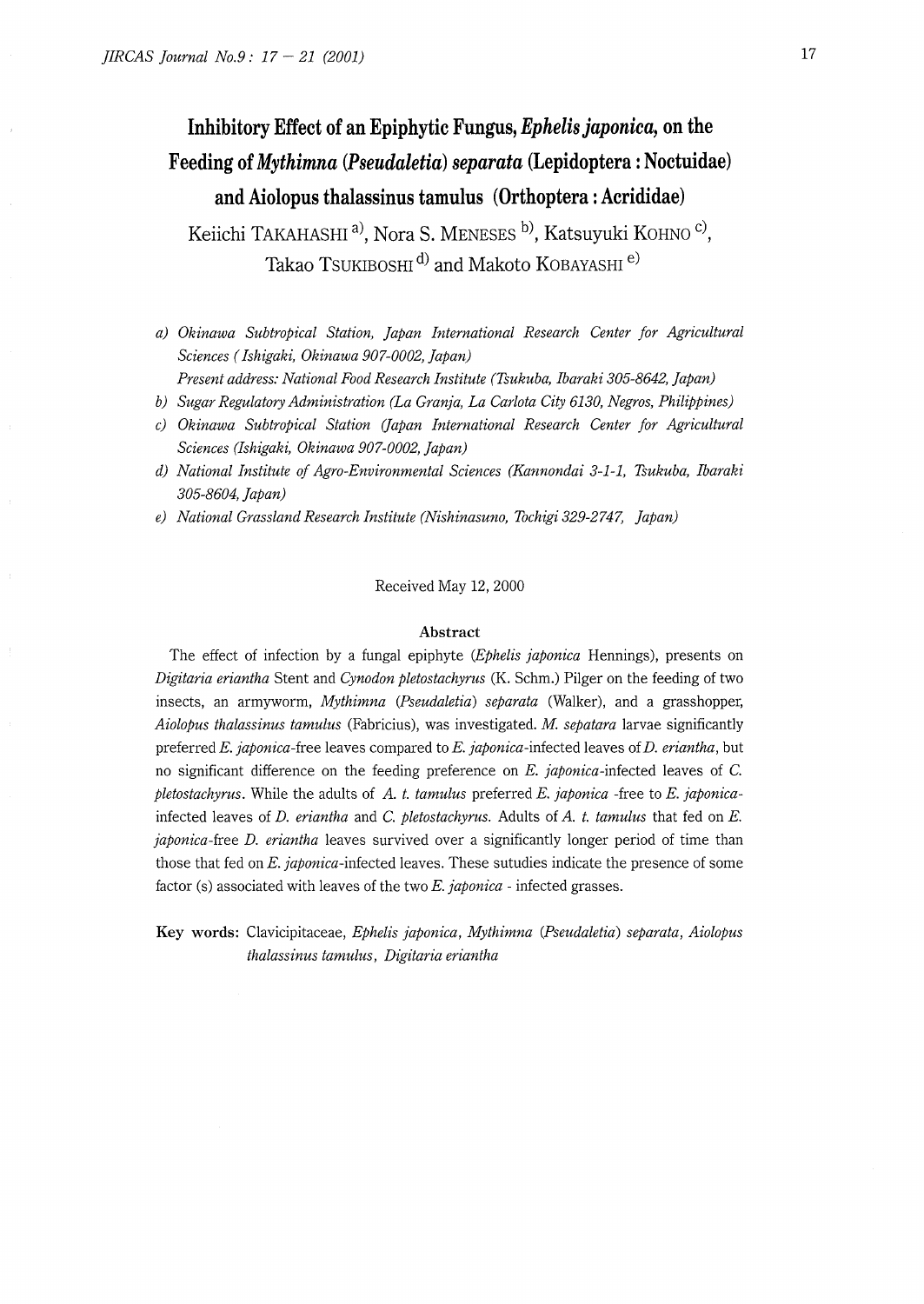### **Introduction**

*Ephelis japonica* Hennings (Clavicipitaceae) has been found to grow epiphytically on fifteen species of grasses on Ishigaki Island, Okinawa 3, <sup>9</sup>l. *E. japonica*infected grasses are characterized by the presence of fungal stromata composed of dense mycelial growth that covers the inflorescences, and for most of the grasses, by the presence of white fungal growth on the leaf blades. Many fungi within the family Clavicipitaceae, m particular *Epichloe* and *Neotyphodium* spp., are known to produce alkaloids as allelochemicals, which protect host grasses from attacks by insect pests but also adversely affects the health of grazing animals<sup>7</sup>. Uegaki *et al*, <sup>10)</sup> found out that *E. japonica* on grass species, *Paspalum thunbergii,* detered the feeding of two grasshoppers, *Atractomorpha lata* (Motschulsky) and *Oxya yezoensis*  Shiraki. This paper reports the investigation on the inhibitory effect of the *E. japonica* infected grasses on the feeding of *Mythimna (Pseudaletia) separata*  (Walker) and *Aiolopus thalassinus tamulus*  (Fabricius).

## **Materials and Methods**

### 1) *Feeding preference*

Leaves of two species of grasses, *Digitaria eriantha* Stent and *Cynodon pletostachyrus* (K. Schm.) Pilger, either infected with *E. japonica* (E+) or healthy (E-), were collected from grasslands in Ishigaki. The leaf blades (5 cm long) from  $E +$  and  $E$ - plants of each grass species were placed side by side on a moistened filter paper in covered plastic containers (9 cm in width  $\times$  4 cm in depth). One 2nd -3rd instar larva of the armyworm, *M separata*  collected from a grassland in Ishigaki, was placed in a container replicated thirty times, and kept in the darkness at 25 °C . The leaf blades were examined after 24 h for feeding damage. The feeding preference of the 6th-instar *M. separata* larvae using E + and E- *D. eriantha* leaf blades was examined after 6 h. While the feeding preference of the adults of A. *t. tamulus* grasshopper, collected from a grassland in Ishigaki, was examined after 24 h at 25 °C under the light. The amount of E+ and E- leaf consumed (damage ratio) by each insect was scored using 0-5 scale, namely, grade 0: 0% consumed by an individual, grade 1 : 1-20% consumed, grade 2: 21- 40% consumed, grade 3: 41-60% consumed, grade 4: 61-80% consumed and grade 5: 81-100% consumed. These damage ratios were analyzed using the Wilcoxon test.

### 2) *Insect survival*

Leaf blades of E + and E- *D. eriantha* were placed in separate covered glass containers (10 cm in width  $\times$  15 cm in depth). One adult of *A. t. tamulus* collected from the field were placed inside a container replicated 10 times for each treatment, and maintained at 22 °C under a 14L-10D regime. The period of survival of grasshopper in three trials was recorded, and the data were analyzed using the Mann-Whitney test.



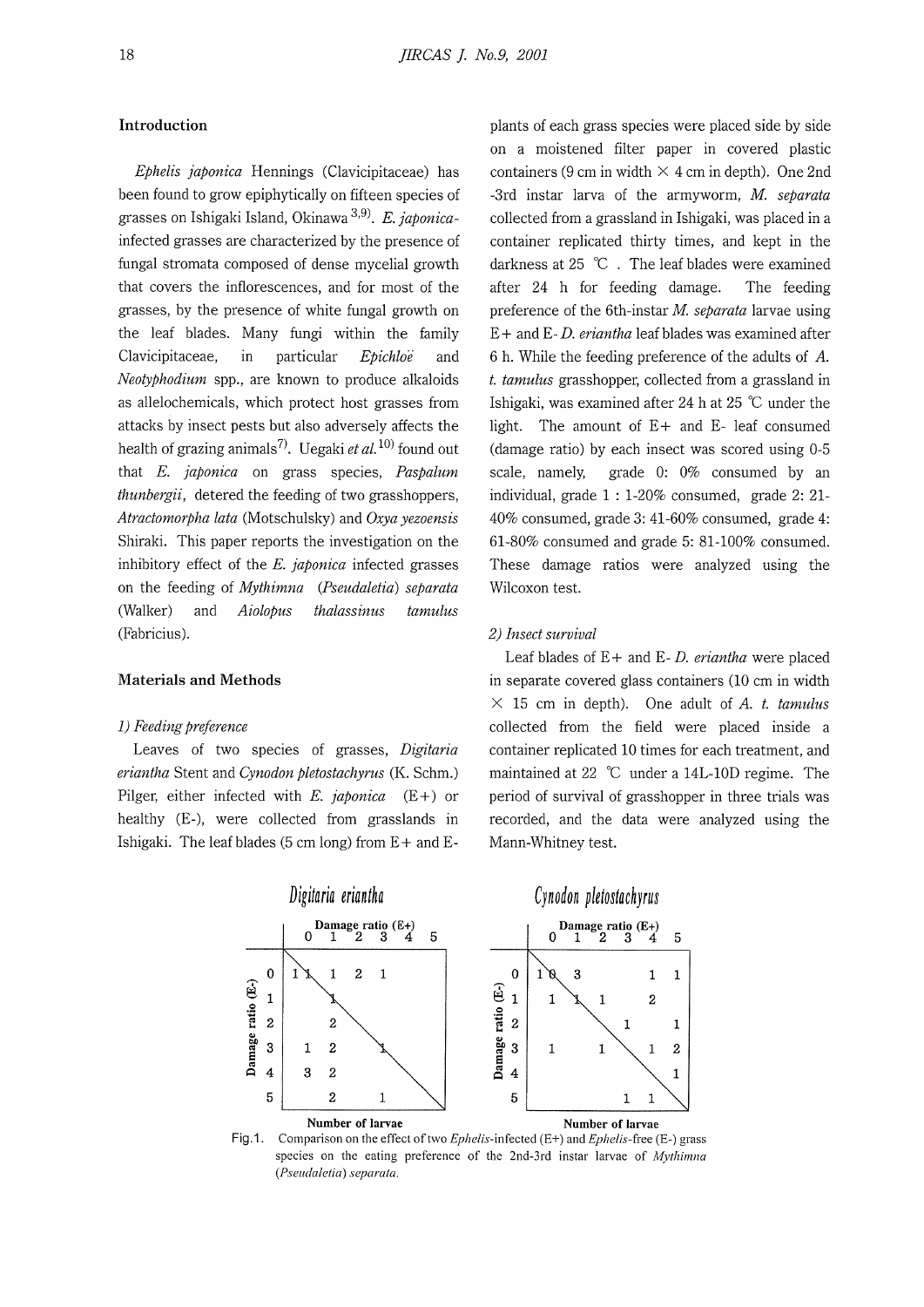Table1. Comparison on the effect of Ephe/is-infected (E+) and *Ephelis-free*  (E-) Digitaria eriantha on the survival of the adult *Aiolopus thalassinus tamullls* 

|                  | (Starting day) | 1st trial<br>Sep. 10                             | 2nd trial<br>Oct. 6                                  | 3rd trial<br>Nov. 30                            |
|------------------|----------------|--------------------------------------------------|------------------------------------------------------|-------------------------------------------------|
| Survived<br>days | E+<br>Е-       | $13.0 \pm 4.0$ **(n=10)<br>$21.0 \pm 7.0$ (n=10) | $7.5 \pm 3.5$ **(n=10)<br>$15.8 \pm 8.1$<br>$(n=10)$ | $8.5 \pm 2.8^*$ (n=10)<br>$12.7 \pm 5.0$ (n=10) |

\*\* : Significantly different by Mann· Whitney test. P<0.01 \* : Significantly different by Mann-Whitney test. P<0.05



Fig. 2. The effect of *Ephe/is-infected* (E+) and *Ephelis-free* (E-) Digitaria eriantha on the eating preference of the 6th instar larvae of *Mythimna (Psel/da!etia) separata.* 



Fig. 3 .Comparison on the effect of two Ephe/is-infected (E+) and *Ephelis-free*  (E-) grass on the eating preference of the adult of *Aiolopus thalassinus tamulus.* 

### **Results**

### *1) Feeding preference*

In all the figures, the numerals in the left part of the oblique line indicate the number of individuals that preferred E- leaves to E+ leaves. Both 2nd-3rd instar, and the 6th instar larvae of M. *separata* ate significantly (P<0.01)E- compared to E+ leaf of D. *eriantha* (Fig. 1, 2). However no significant differences were noted in the feeding preference of the 2nd-3rd instar larvae of M. separata between E+ and E- leaves on C. *pletostachyrus* (Fig. 1). Adults of *A. t. tamulus* significantly preferred E- leaves of both D. *eriantha* and C. *pletostachyrus* to E+ leaves (P<0.01) (Fig. 3).

 $E +$  leaves had hyphae on the surface of the blades with the concentration being similar on each leaf. No morphological differences were observed between E+ and E- leaves.

### *2) Insect survival*

The survival period of the adults of *A. t. tamulus*  grasshoppers fed on E+ *D. eriantha* leaves was significantly shorter compared with the grasshoppers fed on E- leaves for the three trials (Table 1). The grasshoppers that fed only on  $E+$  leaves consumed less leaf than the grasshoppers that fed only on Eleaves.

### **Discussion**

The results of the feeding trials indicate that two species of the *E. japonica-infected* grasses found in Ishigaki contain some inhibitory factor(s) that affect insect feeding. However, the effects of the factor(s) on D. *eriantha* and C. *pletostachyrus* were different on larvae of M. *separata.* The apparent difference in the spectrum of the factor(s) may indicate genetic diversity with *E. japonica* found on grass species. Likewise, the factor(s) affect the feeding preference and survival period of *A. t. tamulus.* This result conforms with the finding of Uegaki *et al.*<sup>10</sup> on the two species of grasshopper. The short survival period of the grasshopper feeding on E + *D. eriantha*  leaves was attributed to a lower consumption of the leaf.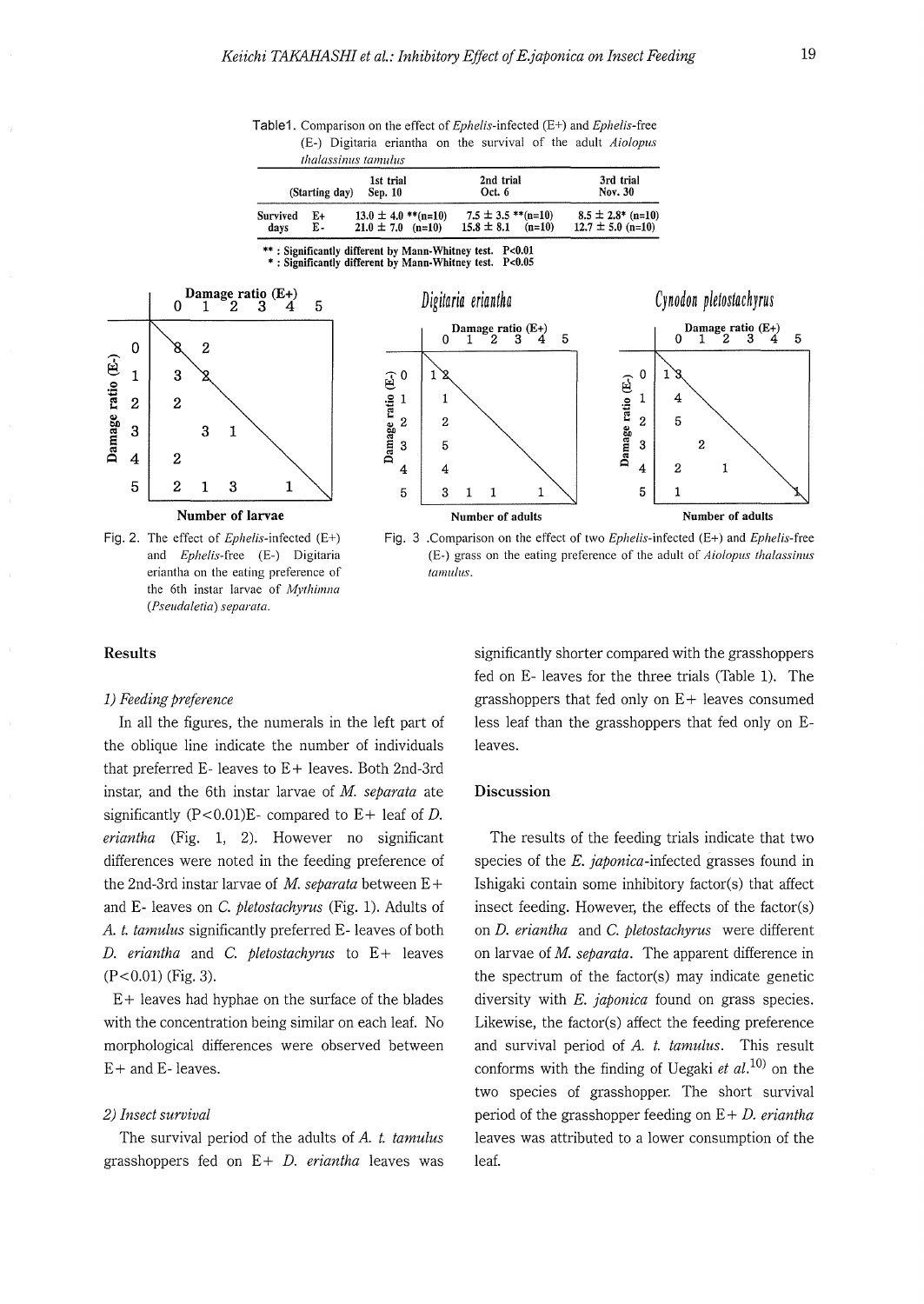A number of alkaloids with insect deterrence or toxicity are present in grasses infected with fungi belonging to the family Clavicipitaceae. These have been extensively studied in grasses infected with *Neotyphodium* species, in particular those which form seed-borne endophytic associations with perennial ryegrass, *Lolium perenne* L. and tall fescue *Festuca arundinacea* Screb.<sup>8</sup> ). The main alkaloids known to confer resistance are peramine, lolines and ergovaline<sup>1)</sup>. When a grass contains peramine, *Listronotus bonariensis* (Kuschel) does not lay their eggs on the plant<sup>6)</sup>. Lolines are toxins that occur at high concentrations, up to  $10,000$  ppm<sup>2)</sup>. Ergovaline found throughout the *Balansia5),* is mainly contributed to be a mammalian toxin but is known to enhance the protection against attacks by insect pests<sup>4)</sup>. The identification of a specific inhibitory factor(s) of *E. japonica-i).nfected* grasses has still to be determined.

### **Acknowledgments**

We thank Dr. Michael J. Christensen of AgResearch of New Zealand and Dr. Melanie C. Alba of Sugar Regulatory Administration of Philippines for reviewing the manuscript.

# **References).**

- 1) Breen, J. P. (1994). *Acremonium* endophyte interaction with enhanced plant resistance to insects.Ann. *Rev. Ent.* 39:401-423.
- 2) Bush, L. P., Fannin, F. F., Siegel, M. R., Dahlman, D. L. and Burton, H. R. (1993). Chemistry, occurrence and biological effects of saturated pyrrolizidine alkaloids associated with endophyte-grass interactions. *Agr. Eco. Env.* **44:**  81-102.
- 3) Christensen, M. *].,* Takahashi, K., Tsukiboshi, T. and Kobayashi, M. (2000). Occurrence of an *Ephelis* fungus on Ishigaki and observation on its epiphytic association with host grasses. *]IRCAS Journal.* 8:49-59.
- 4) Clay, K. and Cheplick, G. P. (1989). Effect of ergot alkaloids from fungal endophyte-infected grasses on fall armyworm *(Spodoptera frugiperda). ]. Chem. Ecol.* **15:** 169-182.
- 5) Glenn, A. E. and Bacon, C. W. (1997). Distribution of ergot alkaloids within the family Clavicipitaceae. *In: Neotyphodium* / Grass Interactions, ed. C. W. Bacon and N. S. Hill, New York : Plenum Press, 53-56.
- 6) Popay, A. J. and Rowan, D. D. (1994). Endophytic fungi as mediators of plant-insect interactions. Insect-Plant Interactions, vol. V, ed. E. A. Bernays, Boca Raton: CRC Press, 83- 103
- 7) Siegel, M. R., Latch, G. C. M. and Johnson, M. C. (1987). Fungal endophyte of grasses. *Ann. Rev. Phytopathol.* 25:293-315.
- 8) Siegel, M. R., Latch, G. C. M., Bush, L. P., Fannin,F. F., Rowan, D. D., Tapper, B. A., Bacon, C. W. and Johnson, M. C. (1990). Fungal endophyteinfected grasses: alkaloid accumulation and aphid response.]. *Chem. Ecol.* **16:** 3301-3315.
- 9) Tsukiboshi, T. (1999). Exploration and collection of *Ephelis* sp. causing black choke of warm season grasses. *Annual Report on Exploration and Introduction of Microbial Genetic Resources.*  **11:1-6.** (In Japanese with English summary).
- 10) Uegaki , R., Koga , H., Kanda, K., Shimanuki, T. and Kobayashi, R. (2000). Feeding evasion for rice grasshopper ( *Oxya yezoensis)* of *Ephelis*  endophyte infected knotgrass *(Paspalum thunbergii). Grass. Sci.* 46:74-76. (In Japanese with English summary).